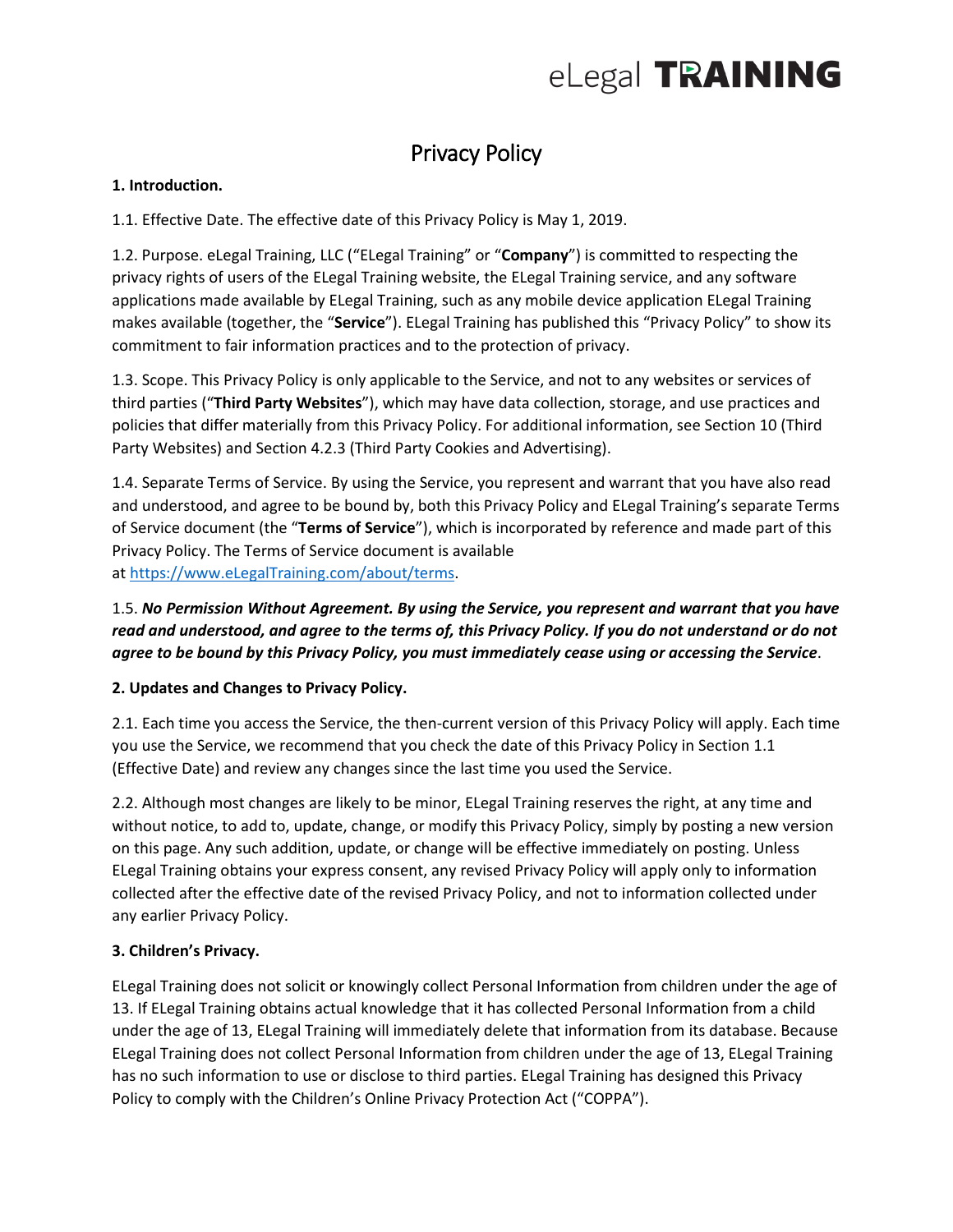#### **4. Information Collection Practices.**

4.1. **Traffic Data**. Like most website and mobile application operators, ELegal Training collects information that web browsers automatically make available, including: (i) IP addresses; (ii) Internet domain names; (iii) types of devices accessing the Service; and (iv) types of Web browsers accessing the Service (collectively "**Traffic Data**"). Traffic Data is not meant to personally identify you, although it may be possible to identify you using Traffic Data in combination with other data.

4.2. **Cookie Policy**. "**Cookies**" are text files that are placed on your computer by websites that you visit or certain emails that you open. Cookies store a string of information on a user's computer or mobile device, which the user's web browser provides to the Service automatically each time it interacts with the Service. The purpose of Cookies is to identify the user as a unique user of the Service, or to store the user's preferences for that website. ELegal Training uses two types of Cookies: "first-party cookies" and "third-party cookies."

4.2.1. **First Party Cookies**. ELegal Training uses first-party Cookies on the Service for the following purposes: (1) to gather visitor and access information relevant to customizing the Service to your interests and (2) to store your user ID so you do not have to re-enter it each time you use the Service.

4.2.2. *If you do not wish to have first-party Cookies placed on your computer or mobile device, you should set your web browser to refuse Cookies before accessing the Service. However, certain features of the Service may not function properly without the aid of Cookies. If you refuse Cookies, you assume all responsibility for any resulting loss of functionality*.

#### 4.2.3. **Third Party Cookies and Advertising**.

4.2.3.1. **Advertising on Third Party Websites**. ELegal Training may advertise on other Third Party Websites to you after you access the Service. We and third-party marketing partners, including without limitation Google, Inc. ("**Google**"), may use first-party Cookies (such as the Google Analytics cookie), third-party Cookies (such as the DoubleClick cookie), and web beacons (such as the Facebook conversion-tracking pixel, see [https://www.facebook.com/business/a/online-sales/conversion-tracking\)](https://www.facebook.com/business/a/online-sales/conversion-tracking), including across multiple devices, to inform, optimize, and serve advertisements to you based on your use of the Service. This practice is commonly known as retargeting or remarketing (see [https://en.wikipedia.org/wiki/Behavioral\\_retargeting\)](https://en.wikipedia.org/wiki/Behavioral_retargeting).

#### 4.2.3.2. **Google Analytics**.

4.2.3.2.1. Google Analytics is a web analytics service that helps website and app owners understand how their visitors engage with their properties. It may use a set of cookies to collect information and report website usage statistics without personally identifying individual visitors to Google. The main cookie used by Google Analytics is the "\_ga" cookie. ELegal Training uses Google Analytics on the ELegal Training website.

#### 4.2.4. **Opting Out of Third Party Cookies**.

4.2.4.1. You may customize your Google Cookies preferences or opt out of using Google Cookies on the Google Ads Settings page at [http://www.google.com/settings/ads.](http://www.google.com/settings/ads)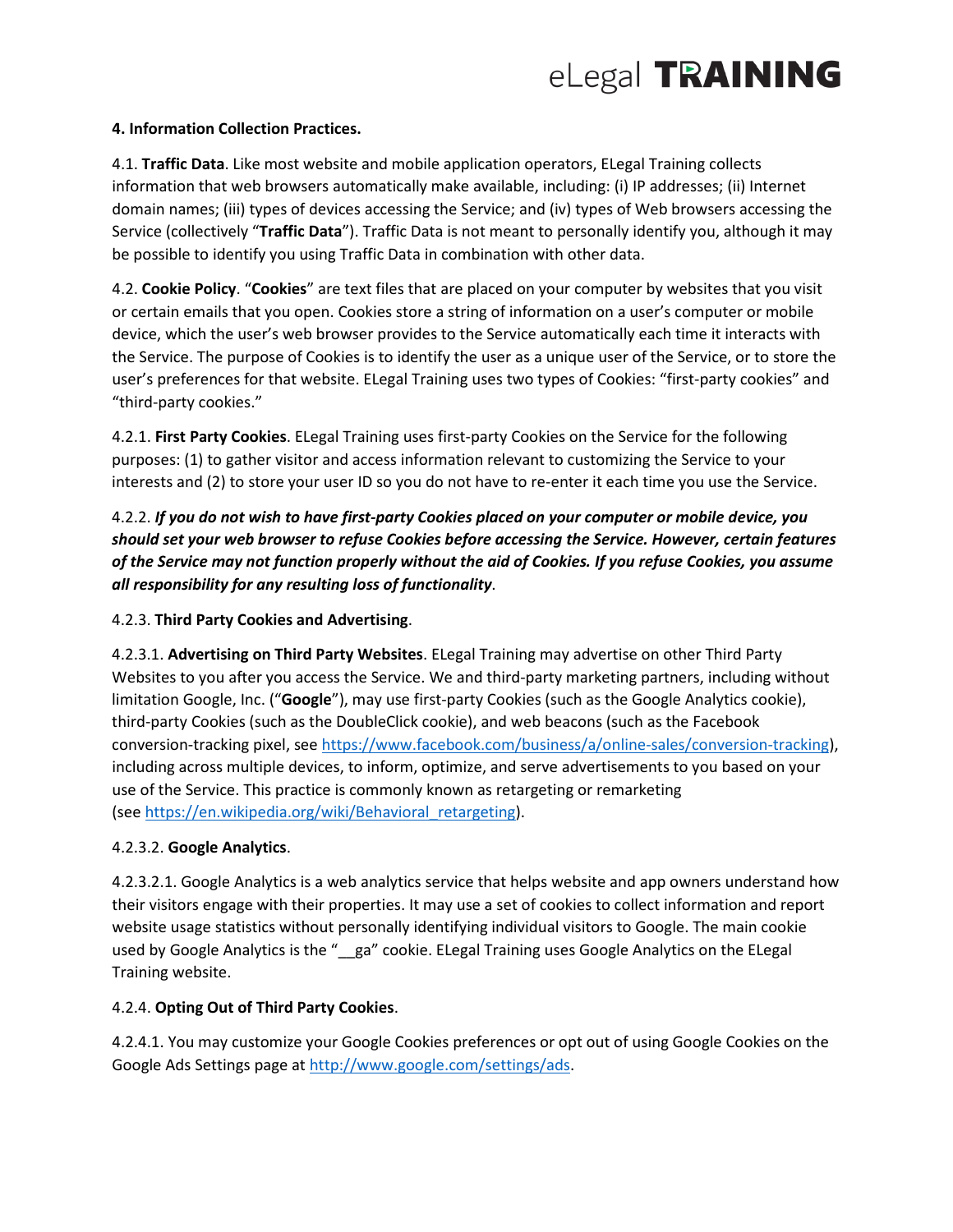

4.2.4.2. You may learn about Facebook Cookies and how to customize your preferences at [https://www.facebook.com/about/ads.](https://www.facebook.com/about/ads)

4.2.4.3. You may opt out of using other third parties' Cookies by visiting the Network Advertising Initiative opt-out page at [http://www.networkadvertising.org/managing/opt\\_out.asp.](http://www.networkadvertising.org/managing/opt_out.asp) You can also learn more about how to delete or control Cookies at [http://www.aboutcookies.org/.](http://www.aboutcookies.org/)

#### 4.3. **Third Party Analytics Services**.

ELegal Training selects Third Party Analytics Services to help provide the Service to you; for example, Google Analytics. ELegal Training only shares information with the Third Party that is required for the service they are offering and contractually bind these providers to keep any information ELegal Training shares with them as confidential and to be used only for particular purposes.

#### 4.4. **Analytics Policy and Device Ad ID Collection**.

4.4.1. Advertising IDs or "**Device Ad ID**"s are files that are placed on your mobile application by your device manufacturer. More information is available at [https://developer.android.com/google/play](https://developer.android.com/google/play-services/id.html)[services/id.html.](https://developer.android.com/google/play-services/id.html) The purpose of a Device Ad ID is to identify the user as a unique user of the Service without collecting Personal Information.

#### 4.4.2. ELegal Training collects Device Ad IDs.

# 4.4.3. *If you do not wish for ELegal Training to access your Device Ad ID, you must inform ELegal Training of your opt-out immediately, using the "Contact Us" form available through your account, and then permanently cease all use of ELegal Training. If you opt out in this fashion, you assume all responsibility for any resulting loss of functionality*.

4.5. **Personally Identifiable Information**. To use certain features of the Service, you might be asked to provide ELegal Training certain personally identifiable information ("**Personal Information**"). Personal Information includes the following categories, without limitation: (1) "**Contact Data**" (such as your name, phone number, fax number, mailing address and email address); (2) "**Financial Data**" (such as your credit/debit card number, expiration date, and billing address); (3) "**Demographic Data**" (such as your law school graduation date, law school attended, and your billing ZIP code); and (4) "**Third Party Social Media Account Data**" (such as your account information for third party social media accounts when you access the Service in connection to those accounts). In each case, you will be asked to provide Personal Information; the Service will not gather it secretly. ELegal Training may supplement the Personal Information you provide with additional Personal Information gathered from public sources or from third parties (e.g., consumer reporting agencies) who may lawfully provide that information to ELegal Training. You are under no obligation to provide Personal Information, with the caveat that your refusal to do so may prevent you from using certain features of the Service.

4.6. **Specific Information Collected**. ELegal Training collects the following specific items of Personal Information:

4.6.1. your first and last name

4.6.2. your email address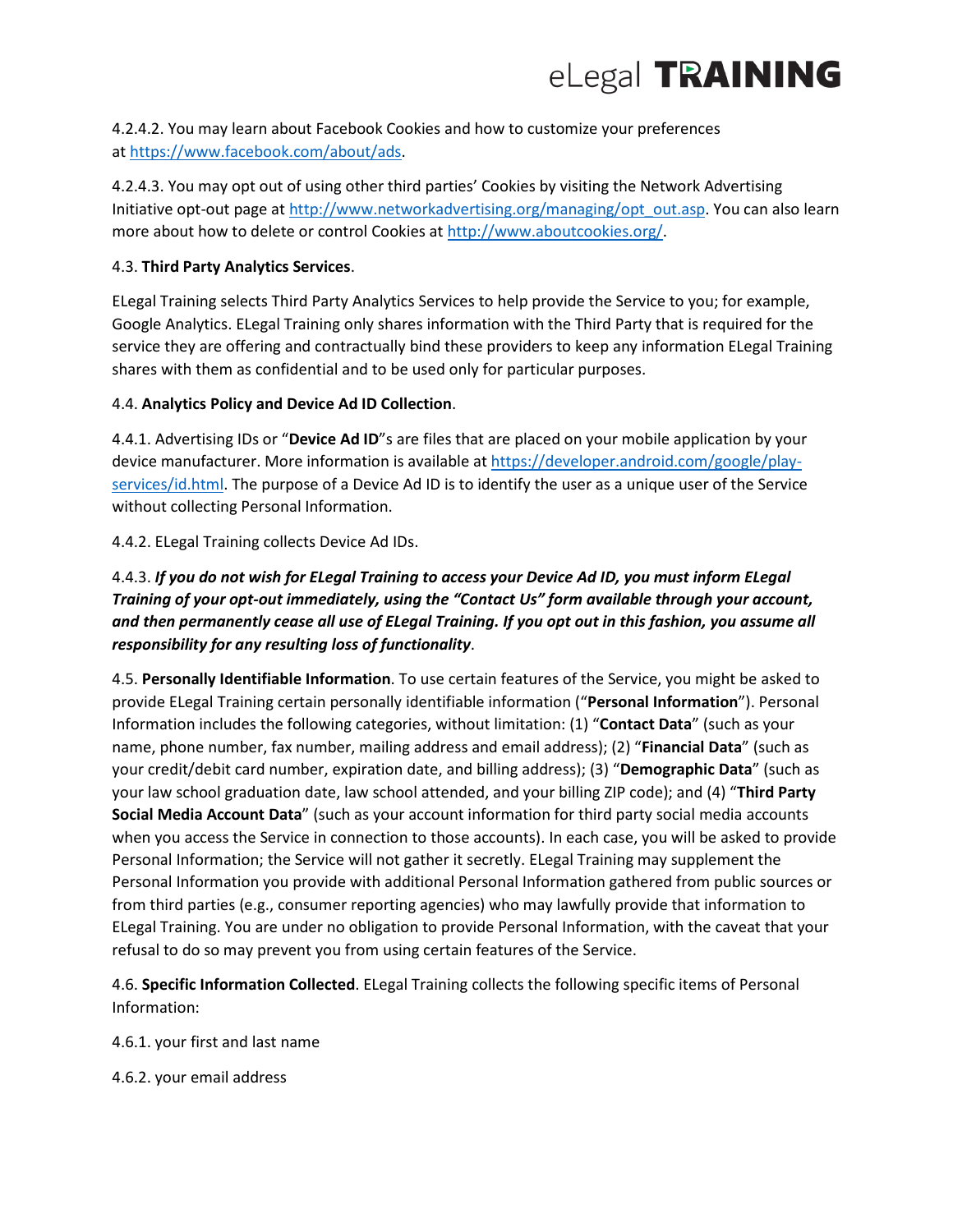

4.7. **Information You Make Public**. The Service may contain features (e.g., instant messages, electronic messaging, etc.) that allow you to upload, post, transmit, display, perform, or distribute content, or other information, including your Personal Information. Any information that you choose to disclose through such features becomes public information over which ELegal Training is unable to exercise control. You should exercise caution when deciding to disclose your Personal Information through these features, and you agree to assume all responsibility for doing so.

4.8. **Mobile Device Information**. ELegal Training may collect: (i) information about the type, make, and model of your mobile device, the operating system you use on the device, browser type and specifications, the network service or wireless communication provider who connects your device to a telecommunications system or systems, your internet protocol address, and other unique identifiers assigned by third parties to your mobile device, and (ii) information about your activity on the device, including your use of other mobile applications on the same device, click data and click patterns in relation to promotional advertising on your device, Cookies (defined above), tracking tags, pixel tags, web beacons, and visitor history.

4.9. **Geolocation**. ELegal Training may access and collect information regarding the physical geographic location of your computer or mobile device.

#### **5. Information Use and Disclosure Practices.**

5.1. **Traffic Data and Information Gathered Using Cookies**. ELegal Training analyzes Traffic Data and information gathered using Cookies to help ELegal Training better understand who is using the Service and how they are using it. By identifying patterns and trends in usage, ELegal Training is able to better design the Service to improve your experience, and to serve you more relevant and interesting content. From time to time, ELegal Training may release Traffic Data and information gathered using Cookies in the aggregate, such as by publishing a report on trends in the usage of the Service. ELegal Training does not attempt to link information gathered using Cookies to Personal Information.

#### 5.2. **Personal Information**.

5.2.1. **Generally**. *ELegal Training will NEVER sell your Personal Information to anyone*. ELegal Training uses your Contact Data to send you information about ELegal Training and ELegal Training's products and services, and to contact you when necessary in connection with the Service. ELegal Training uses your Financial Data to verify your qualifications for certain features of the Service and, when necessary, to bill you. ELegal Training uses your Demographic Data to customize and tailor your experience on the Service. ELegal Training uses your Third Party Social Media Account Data in accordance with this Privacy Policy and the privacy policies of third party social media companies, such as Facebook and Twitter. As with Traffic Data and information gathered using Cookies, from time to time ELegal Training may release Demographic Data in the aggregate, such as by publishing a report on trends in the usage of the Service.

5.2.2. **Disclosure Practices**. Except under the following categories of circumstances, ELegal Training will keep your Personal Information private, and will not share it with third parties.

5.2.2.1. **Disclosure to Third Party Partners in Connection with an Exclusive Discount or Offer**. ELegal Training offers exclusive discounts and benefits to certain Third Party Partners and their members or customers. You might claim one of those discounts and benefits, in which case ELegal Training may use your Personal Information to help our Third Party Partners better understand the demographics of our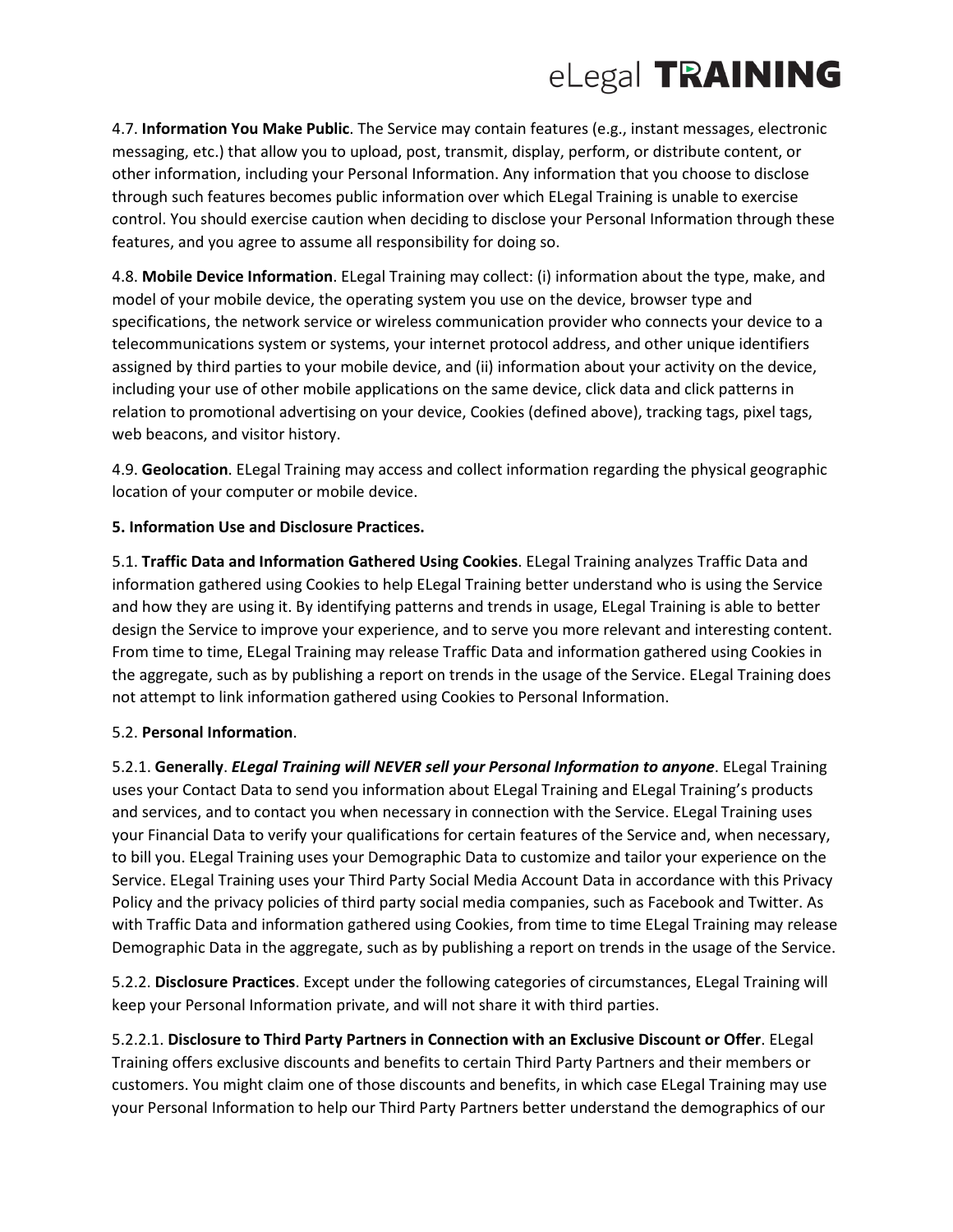# eLegal TRAINING

target audiences, as well as to support both the marketing of ELegal Training's products and services and our Third Party Partner's products and services.

5.2.2.2. **Disclosure in Connection with Service**. ELegal Training discloses Personal Information to those who help it provide services, including without limitation those who perform technical, administrative, and data processing tasks such as hosting, billing, fulfillment, data storage, and security.

5.2.2.3. **By Law or to Protect Rights**. ELegal Training discloses Personal Information when required to do so by law, in response to a subpoena or court order, or when ELegal Training believes in its sole discretion that disclosure is reasonably necessary to protect the property or rights of ELegal Training, third parties, or the public.

5.2.2.4. **Business Transfers; Bankruptcy**. ELegal Training reserves the right to transfer all Personal Information in its possession to a successor organization in the event of a merger, acquisition, or bankruptcy or other sale of all or a portion of ELegal Training's assets. Other than to the extent ordered by a bankruptcy or other court, the use and disclosure of all transferred Personal Information will be subject to this Privacy Policy, or to a new privacy policy if you are given notice of that new privacy policy and an opportunity to affirmatively opt out of it. Personal Information submitted or collected after a transfer, however, may be subject to a new privacy policy adopted by ELegal Training's successor organization.

5.2.2.5. **Unpaid Accounts**. If you fail to pay any balance owed in consideration of services, ELegal Training may, as permitted by law, report your Personal Information, including without limitation your unpaid balance, to consumer credit reporting services, collection agencies, and others.

#### **6. Consent to Receive Electronic Communications From Company.**

Without limitation, by registering for the Service and/or by providing your name, email, postal or residential address, and/or phone number through the Service, you expressly consent to receive electronic and other communications from ELegal Training, over the short term and periodically, including email communications, regarding the Service, new product offers, promotions, and other matters. You may opt out of receiving electronic communications at any time by (a) following the unsubscribe instructions contained in each communication; or (b) sending an email to support@eLegal Training.com.

## **7. Security of Personal Information.**

ELegal Training takes security seriously. We use commercially reasonable safeguards to protect against the unauthorized access, use, modification, destruction, or disclosure of your Personal Information. However, due to the realities of data security, ELegal Training is unable to guarantee that any information provided to us will not be accessed, hacked, disclosed, altered, or destroyed by unauthorized parties.

#### **8. Lost or Stolen Information.**

You must promptly notify us if your credit, bank, other financial institution information, username, or password is lost, stolen, or used without permission. In such an event, we will remove the compromised information and update our records accordingly.